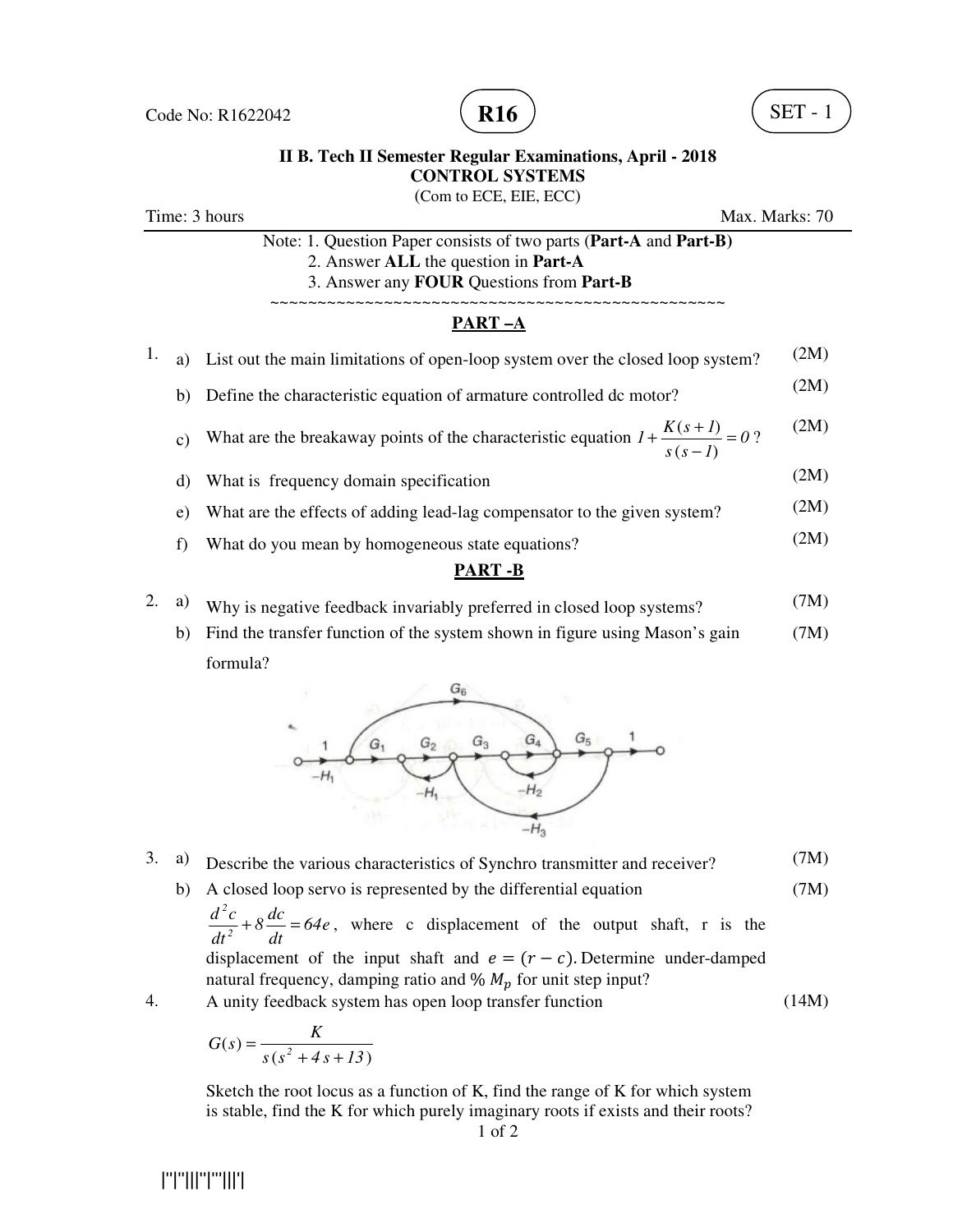**R16**  $\big)$  (SET - 1)

5. Draw the Nyquist plot for the closed loop system, whose open-loop transfer function is given as (14M)

$$
G(s) = \frac{K}{s(s+1)(s-I)}
$$

Determine the stability of open loop and closed loop systems?

6. Design a lead compensator for a unity feedback open loop transfer function  $(s + 2)$  $\left( s\right)$ *s s 2*  $G(s) = \frac{1}{s}$ +  $=\frac{1}{\sqrt{2}}$  having the damping coefficient 0.45, velocity error constant > (14M)

 $20 \text{ sec}^{-1}$  and settling time is small.

- 7. a) What is meant by state transition matrix give its properties? (4M)
	- b) Consider the system is defined by (10M)

$$
X = Ax + BU
$$
  
\n
$$
Y = C x
$$
  
\nWhere  
\n
$$
A = \begin{bmatrix} 0 & 1 & 0 \\ 0 & 0 & 1 \\ -6 & -11 & -6 \end{bmatrix}; B = \begin{bmatrix} 1 \\ 0 \\ 0 \\ 1 \end{bmatrix}; C = [10 \ 5 \ 1]
$$

Check the controllability and observability of the system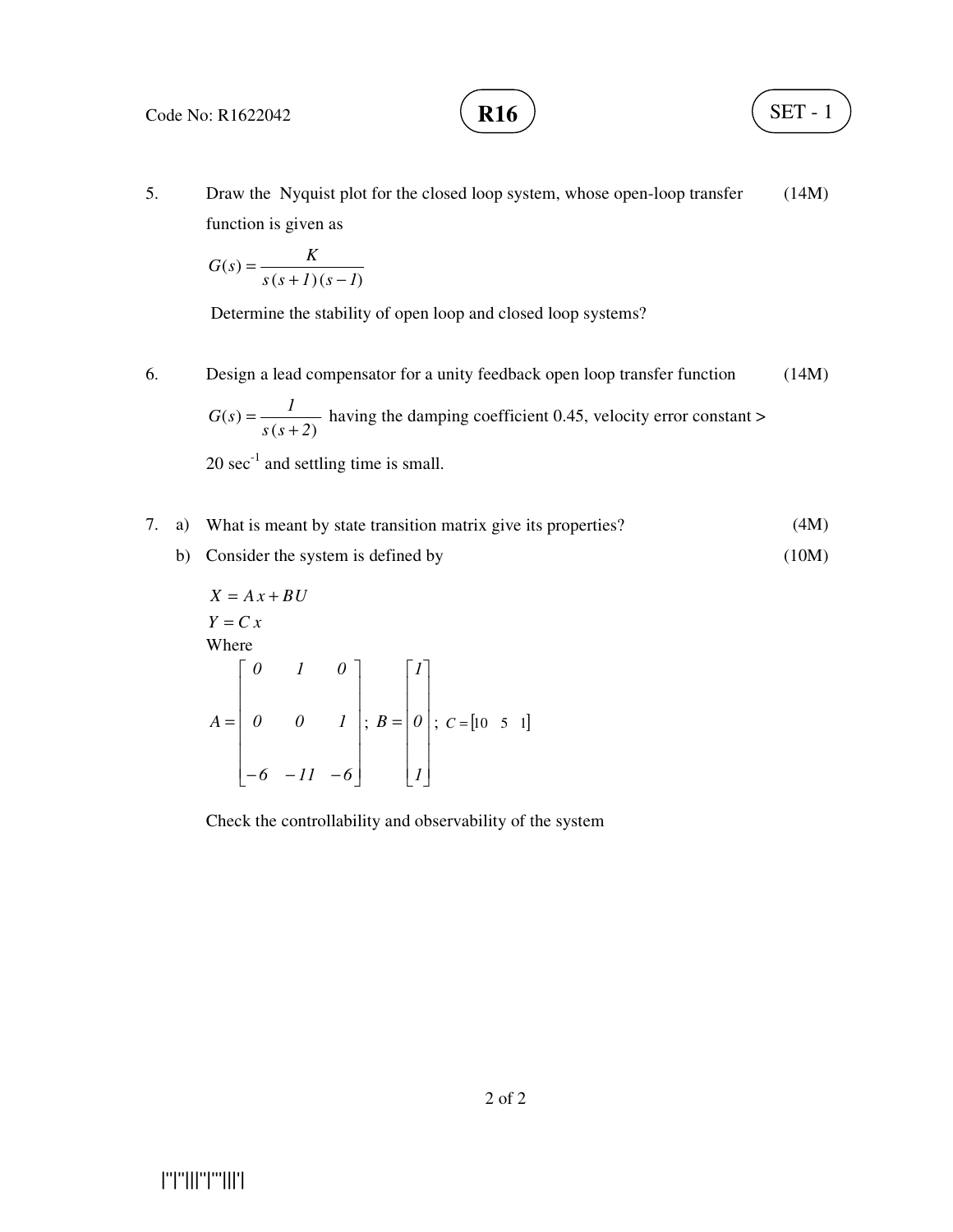

(Com to ECE, EIE, ECC)

| Time: 3 hours |  |  |
|---------------|--|--|
|---------------|--|--|

|    | Max. Marks: 70<br>Time: 3 hours |                                                                                                                                                       |      |
|----|---------------------------------|-------------------------------------------------------------------------------------------------------------------------------------------------------|------|
|    |                                 | Note: 1. Question Paper consists of two parts (Part-A and Part-B)<br>2. Answer ALL the question in Part-A<br>3. Answer any FOUR Questions from Part-B |      |
|    |                                 | PART-A                                                                                                                                                |      |
| 1. | a)                              | State whether the transfer function is applicable for non-linear system?                                                                              | (2M) |
|    | b)                              | The resolution of the potentiometer depends on which parameters?                                                                                      | (2M) |
|    | $\mathbf{c})$                   | If a pole is added to the system, list out the effects take place in the root locus of<br>the original system?                                        | (2M) |
|    | d)                              | Define gain margin and phase margin                                                                                                                   | (2M) |
|    | $\mathbf{e})$                   | The transfer function of a compensating network is of the form, $G_c = \frac{1 + \alpha T_s}{1 + T_s}$ if                                             | (2M) |
|    |                                 | this is a phase-lag or phase-lead network what is the value of $\alpha$ ?                                                                             |      |
|    | f                               | What do you mean by non-homogeneous state equations?                                                                                                  | (2M) |
|    |                                 | <b>PART-B</b>                                                                                                                                         |      |
|    | a)                              | What are the basic elements used for modeling rotational mechanical system?                                                                           | (7M) |
|    |                                 | Write its force balance equations?                                                                                                                    |      |
|    |                                 |                                                                                                                                                       |      |

 b) The SFG of the system is shown in the figure, obtain the transfer function (7M)  $Y_6$ 



- 3. a) Explain the working of AC servo motor and derive its transfer function? (7M)
	- b) Determine the values of *K* and k of the closed-loop system shown in figure so that the maximum overshoot in unit-step response is 20%and the peak time is 1.8 sec. Assume that  $J = 1 \text{kg-m}^2$ . (7M)

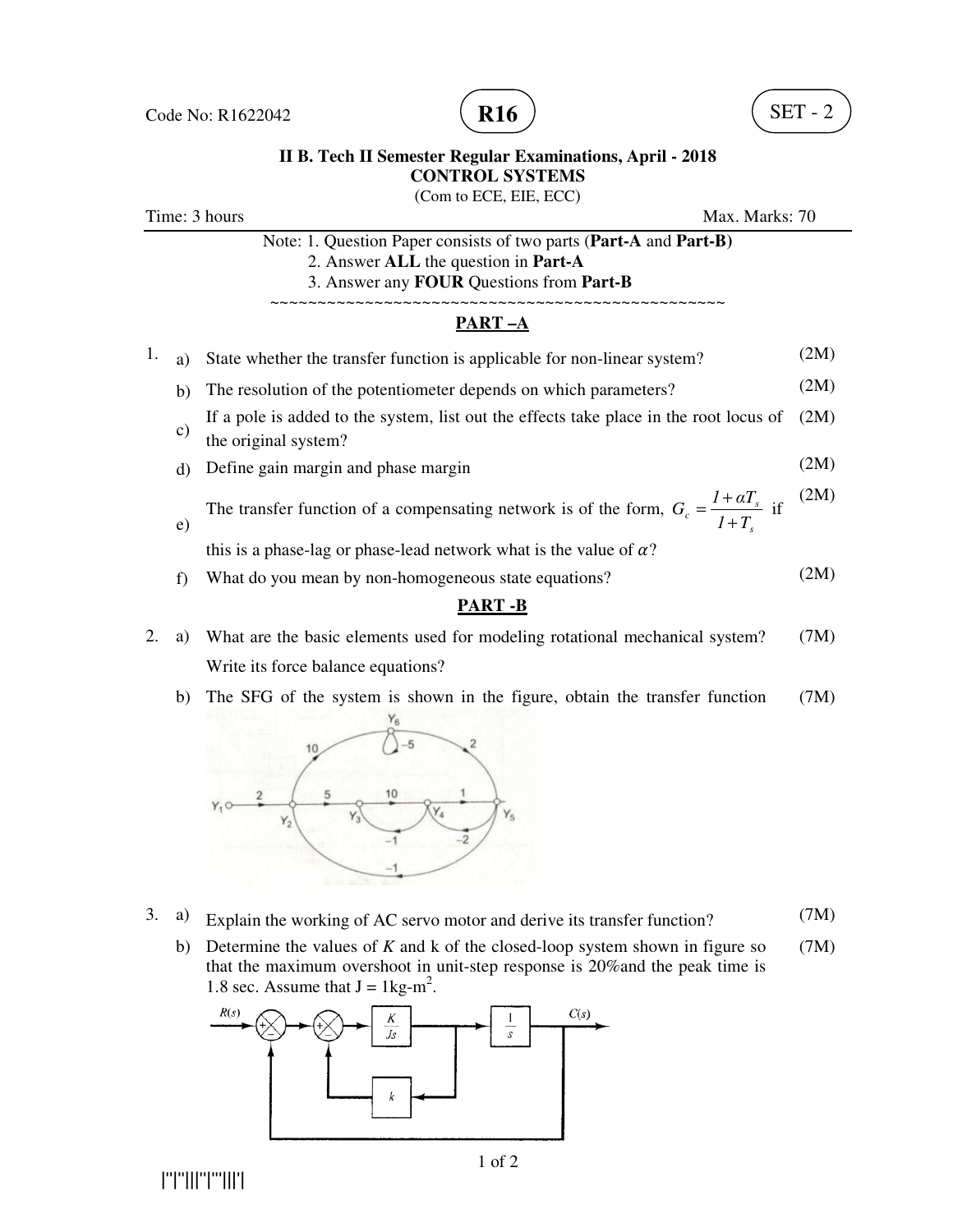Code No: R1622042

**R16**  $\sqrt{SET-2}$ 

4. The characteristic equation of the system is given by  $s^3 + 2s^2 + (K + I)s + 3K = 0$ Sketch the root locus as a function of K, find the range of K for which system is stable, and also find the K for which purely imaginary roots if exists and their roots (14M) 5. Draw the Nyquist plot and find the stability of the following open loop transfer function of unity control system  $(s+10)$  $(s) = \frac{K(s+1)}{s}$ *s s 10*  $G(s) = \frac{K(s+1)}{s^2 (s+1)}$  $=\frac{K(s+)}{s+}$ If the system is conditionally stable find the range of K for which the system is stable? (14M) 6. Design a lead compensator for a unity feedback open loop transfer function  $(s+1)$  $\left( s\right)$  $s(s+1)$  $G(s) = \frac{K}{s}$ + = having the damping coefficient 0.7, velocity error constant  $2 \sec^{-1}$  and settling time is 1.4 sec. (14M) 7. a) Consider the following system with differential equation is given by  $\dddot{y} + 4 \ddot{y} + 9 \dot{y} + 4 y + u = 0$ Obtain the state space model in diagonal canonical form (7M) b) Consider the system is defined by  $(t) =$   $x(t) +$   $u(t)$ *1 1 x t c d a b x t*  $\overline{\phantom{a}}$  $\overline{\phantom{a}}$  $\overline{\phantom{a}}$  $\overline{\phantom{a}}$ 1  $\mathsf{L}$  $\mathbf{r}$  $\mathbf{r}$ L Γ +  $\overline{\phantom{a}}$  $\overline{\phantom{a}}$  $\overline{\phantom{a}}$  $\overline{\phantom{a}}$ 1  $\mathsf{L}$  $\mathbf{r}$  $\mathbf{r}$ L Γ  $\dot{x}(t) =$  $y(t) = \begin{vmatrix} 1 & 0 \end{vmatrix} x(t)$ Determine the conditions a, b, c and d for complete state controllability and complete observability (7M) 2 of 2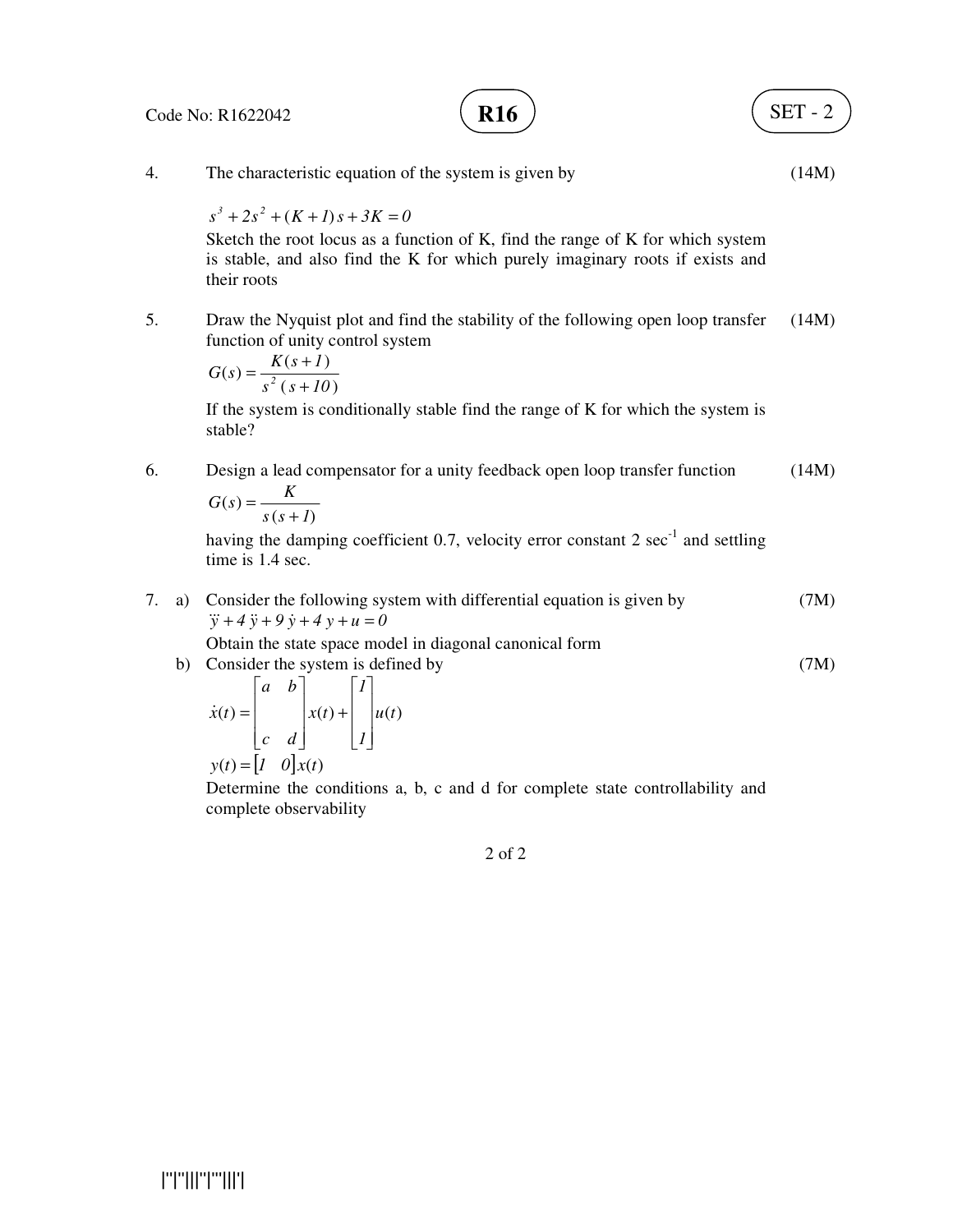

(Com to ECE, EIE, ECC)

|    | Time: 3 hours<br>Max. Marks: 70<br>Note: 1. Question Paper consists of two parts (Part-A and Part-B)<br>2. Answer ALL the question in Part-A<br>3. Answer any FOUR Questions from Part-B |                                                                                                                                     |      |  |
|----|------------------------------------------------------------------------------------------------------------------------------------------------------------------------------------------|-------------------------------------------------------------------------------------------------------------------------------------|------|--|
|    |                                                                                                                                                                                          |                                                                                                                                     |      |  |
|    |                                                                                                                                                                                          | PART-A                                                                                                                              |      |  |
| 1. | a)                                                                                                                                                                                       | What is meant by non-touching loop in the signal flow graph?                                                                        | (2M) |  |
|    | b)                                                                                                                                                                                       | What are the general usages of Synchros?                                                                                            | (2M) |  |
|    | $\mathcal{C}$ )                                                                                                                                                                          | State any one special case in applying Routh-Hurwitz criterion?                                                                     | (2M) |  |
|    | d)                                                                                                                                                                                       | Consider the system, open loop transfer function $G(s)H(s) = e^{-sT}$ what is its<br>magnitude and phase angle to draw a bode plot? | (2M) |  |
|    | e)                                                                                                                                                                                       | What is the need for $lag$ – lead compensator?                                                                                      | (2M) |  |
|    | f)                                                                                                                                                                                       | Define what is meant by controllability?                                                                                            | (2M) |  |
|    |                                                                                                                                                                                          | PART -B                                                                                                                             |      |  |
|    |                                                                                                                                                                                          | $\mathcal{L}$ . Find to the function of decided to further to the $\mathbf{M}$ $\mathbf{M}$                                         |      |  |

- 2. a) Explain the features of closed loop feedback system? What is the effect of sensitivity on positive and negative feedback systems? (7M)
	- b) Identify the forward paths and individual loops and determine overall transfer function of the following block diagram? (7M)



- 3. a) Compare different characteristics of dc servomotor and ac servomotor? (7M)
	- b) Consider the servo system with tachometer feedback shown in figure. Obtain the error signal  $E(s)$  when both the reference input  $R(s)$  and disturbance input  $D(s)$  are present. Obtain also the steady-state error when the system is subjected to a reference input is unit-ramp and disturbance input is step of magnitude 'd'? (7M)

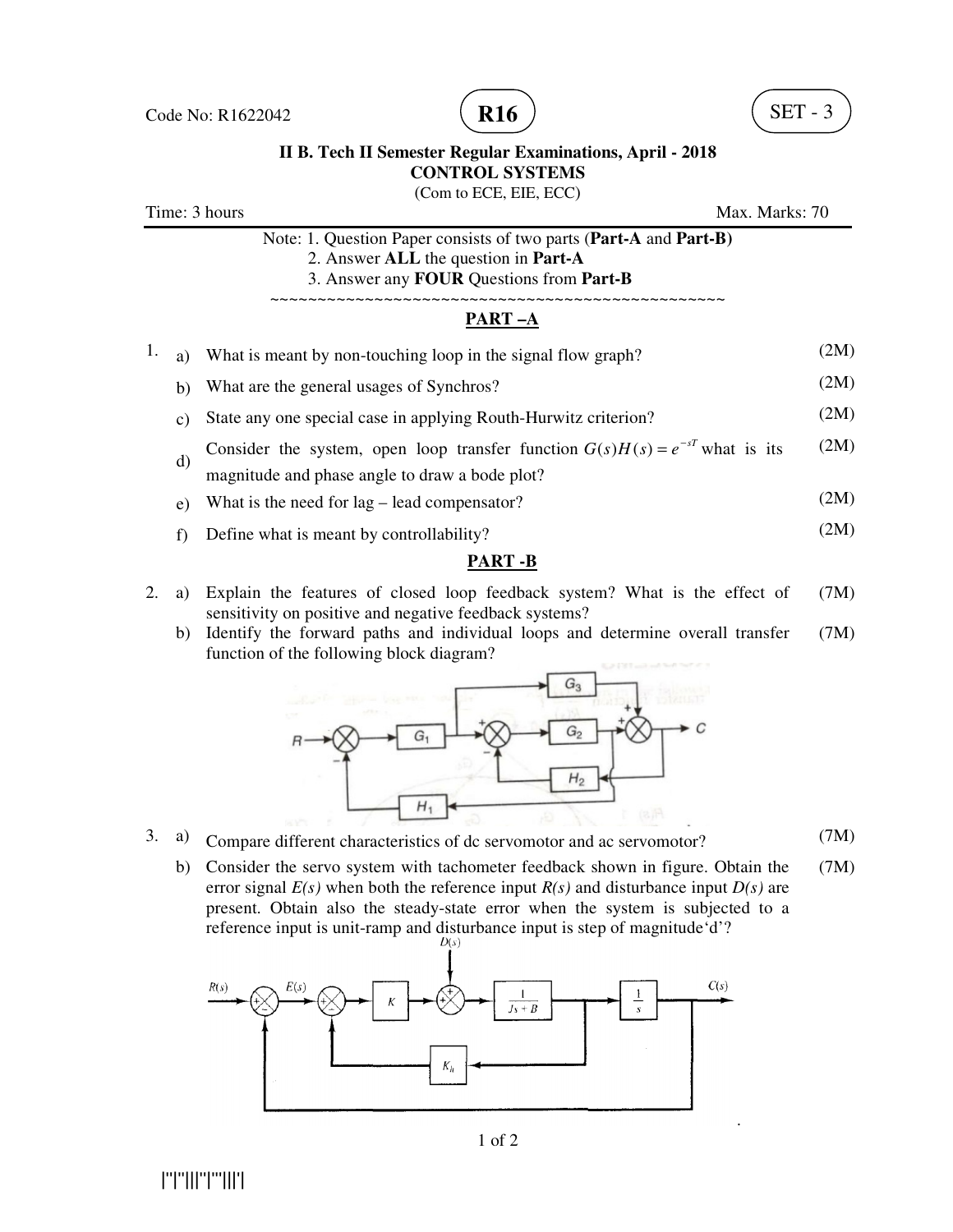$$
\mathbf{R16} \quad \begin{array}{c} \end{array}
$$

4. A single loop feedback system has open loop transfer function  $(s^2 - 0.9s - 0.1)$  $(s)H(s) = \frac{K(s+1)(s+2)}{s^2(0.8s-0.1)}$  $s^2 - 0.9s - 0.1$  $G(s)H(s) = \frac{K(s+1)(s+2)}{(s^2-0.9s-0.1)}$  $=\frac{K(s+1)(s+1)}{s+1}$ Sketch the root locus as a function of K, find the range of K for which system is stable and also find the K for which purely imaginary roots if exists and their roots? (14M) 5. a) Describe about the Nyquist contour and its various segments? (5M) b) By using bode plot, determine the value of K for which the following open loop transfer function is having gain margin 15 dB and phase margin is  $60^0$ ?  $(l + 0.1 s)(1 + s)$  $(s)H(s)$  $s(l+0.1s)(l+s)$  $G(s)H(s) = \frac{K}{s+1}$  $+ 0.1 s)(1 +$ = (9M) 6. a) Explain the procedure for designing lag compensator using root locus? (7M) b) With neat diagram, explain the function of PID compensation in detail? (7M) 7. a) The state equation for the homogenous system is  $\overline{\phantom{a}}$ ٦ l Γ  $\overline{\phantom{a}}$ 1  $\overline{\mathsf{L}}$  $= \begin{bmatrix} 1 & 0 \\ 1 & 1 \end{bmatrix} \begin{bmatrix} X_1(t) \\ X_2(t) \end{bmatrix}$  $(t)$ 1 1  $(t) = \begin{vmatrix} 1 & 0 \\ 1 & 1 \end{vmatrix}$   $\begin{vmatrix} X_1 \\ Y_2 \end{vmatrix}$ 2  $X_2(t)$  $\dot{X}(t) = \begin{vmatrix} 1 & 0 \\ 1 & 1 \end{vmatrix} X_1(t)$ Determine the solution of the system when  $\overline{\phantom{a}}$  $\overline{\phantom{a}}$  $\overline{\phantom{a}}$ J 1  $\mathsf{L}$  $\mathbf{r}$  $\mathbf{r}$ L Γ = *0 1*  $X(0) =$  | (7M) b) Obtain the state space representation of the transfer function  $s^3 + 9s^2 + 26s + 24$  $s^2 + 7s + 2$ *R s C s*  $3 \pm 0g^2$ *2*  $+9s^2 + 26s +$  $=\frac{s^2 + 7s + }{s^2 + 7s + }$  $\left( s\right)$  $\left( s\right)$ (7M)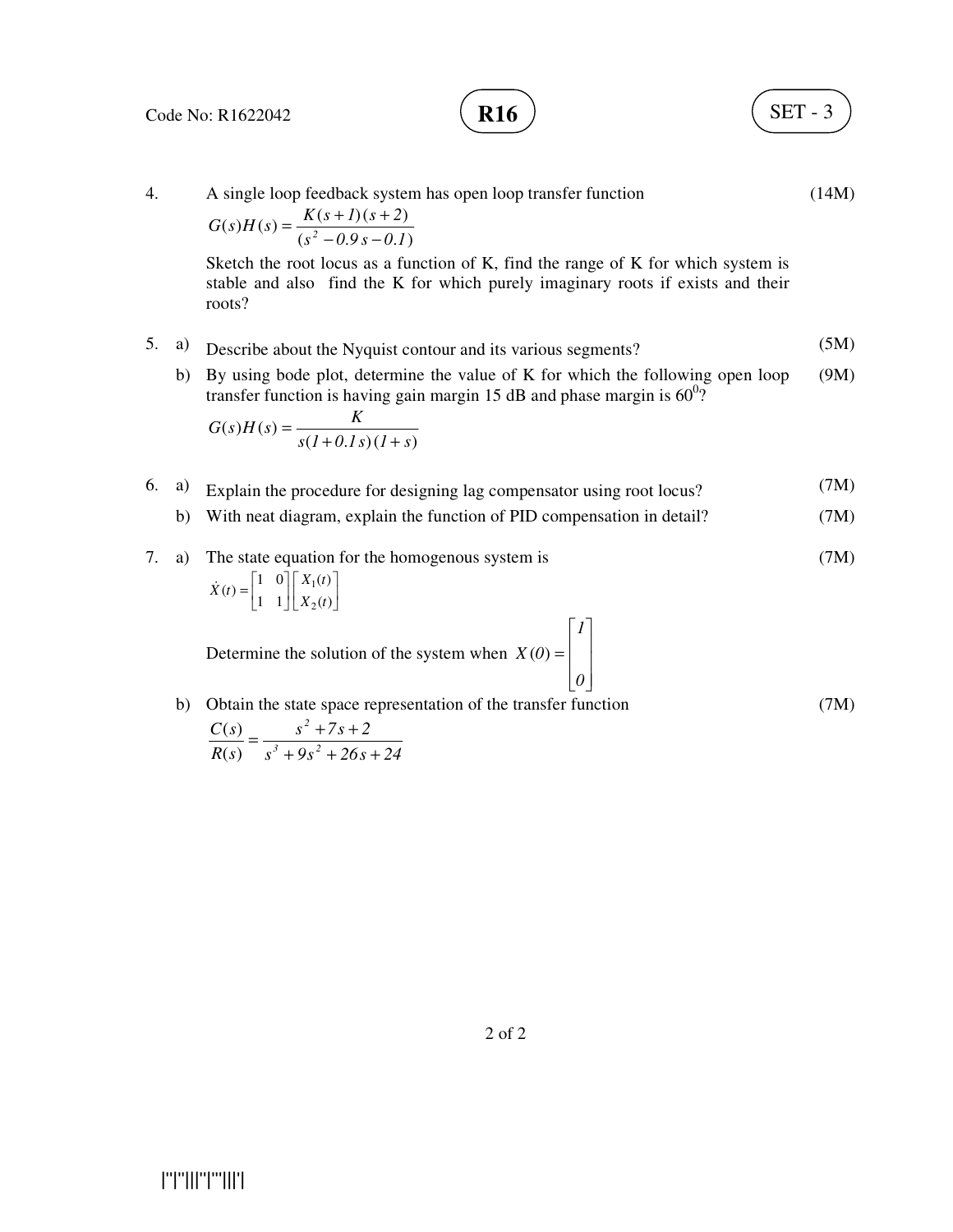

(Com to ECE, EIE, ECC)

Time: 3 hours Max. Marks: 70

Note: 1. Question Paper consists of two parts (**Part-A** and **Part-B)**

2. Answer **ALL** the question in **Part-A**

3. Answer any **FOUR** Questions from **Part-B**

#### ~~~~~~~~~~~~~~~~~~~~~~~~~~~~~~~~~~~~~~~~~~~~~~~~ **PART –A**

- 1. a) What is meant by self-loop in the signal flow graph? (2M) b) In the position control system how the tachogenerator is used? (2M) c) What are drawbacks of R-H method  $(2M)$ d) Draw the phase plot of minimum and non-minimum phase systems? (2M) e) Under what circumstances lag compensator is preferred? (2M)
	- f) What are the properties of state transition matrix? (2M)

## **PART -B**

- 2. a) What is meant by sensitivity in the control system and discuss the effect of feedback on sensitivity? (7M)
	- b) For the system represented by the block diagram is shown in the figure, evaluate the closed loop transfer function assuming the input R is present at station –II (7M)



- 3. a) Explain the principle of operation of synchro transmitter and receiver? (7M)
	- b) Consider a unity-feedback control system with the closed-loop transferfunction  $\frac{C(s)}{s} = \frac{Ks + b}{s}$ (7M)

*b*

$$
R(s) \quad s^2 + as + b
$$

Determine the open-loop transfer function? show that the steady-state error in *a K* − *1*

the unit-ramp response is given by 
$$
e_{ss} = \frac{1}{K_v} = \frac{1}{2}
$$

4. A feedback system has open loop transfer function

$$
G(s)H(s) = \frac{K(s+6)^2}{s(s^2+1)(s+4)}
$$

Sketch the root locus as a function of K, find the range of K for which system is stable and also find the K for which purely imaginary roots if exists and their roots?

|''|''|||''|'''|||'|

(14M)